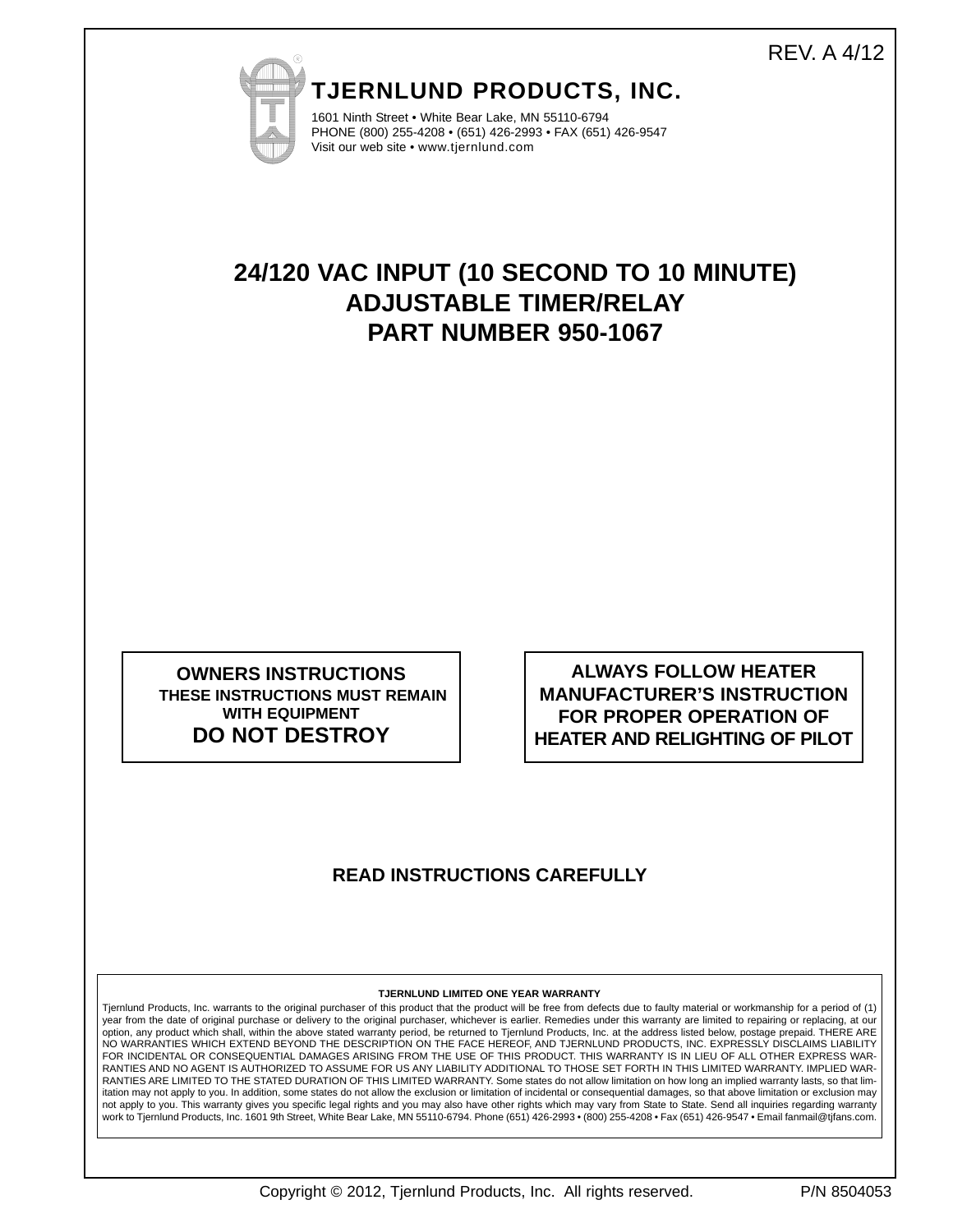#### **PART # 950-1067 INSTALLATION INSTRUCTIONS**

#### 24/120 VAC INPUT ADJUSTABLE POST-PURGE TIMER/RELAY

| <b>COMPONENT#</b><br>860-0345 | <b>DESCRIPTION</b><br>24 VAC Input Post-Purge Timer/Relay | <b>REPLACEMENT KIT #</b><br>950-1067 |
|-------------------------------|-----------------------------------------------------------|--------------------------------------|
| 860-0346                      | 120 VAC Input Post-Purge Timer/Relay                      | 950-1067                             |
| 860-0349                      | 24/120 VAC Input Post-Purge Timer/Relay                   | 950-1067                             |

**NOTE:** The Tjernlund Timer/Relay Part # 950-1067 is used both as a replacement part and can also be used as an accessory with Tjernlund Draft Inducers, although the UC1 Universal Interlock Control is the preferred accessory for interlocking and controlling Draft Inducers. The Timer/Relay has an adjustable post-purge period of (10 seconds to 10 minutes).

### WARNING

A) Disconnect 120 VAC Power to the Power Venter/Draft Inducer and any thermosat / aquastat call for heat before continuing.

B) All wiring from the Power Venter/Draft Inducer to the appliance must be appropriate class 1 wiring as follows: installed in rigidmetal conduit, intermediate metal conduit, rigid non-metallic conduit, electrical metallic tubing, Type MI Cable, Type MC Cable or be otherwise suitably protected from physical damage.

#### **POST-PURGE ADJUSTMENT (10 SECOND TO 10 MINUTE)**

To reduce the post-purge cycle turn the adjustment pot counter-clockwise. To increase the post-purge cycle turn the adjustment pot clockwise. Nominal adjustment range is 10 seconds to 10 minutes. **NOTE:** Do not overturn adjustment on Timer/Relay. This will damage Timer/Relay and void warranty

**IMPORTANT:** Run heating equipment through a few cycles to verify post-purge is adequate. Venter should shut off (10 seconds to 10 minutes) after call for heat is removed and post-purge cycle is complete. Oil fired equipment requires a post-purge long enough to eliminate post cycle nozzle drip odor. A longer post-purge may be necessary for longer vent runs or high heat retention, refractory lined combustion chambers. A shorter post-purge may be desired for gas installations.

#### **120 VAC SUPPLY AND OUTPUT TO MOTOR WIRING**

The output or motor switching side of the # 950-1067 has three terminals. L1 or the 120 VAC supply power lead is attached to terminal 2. White or the 120 VAC neutral lead is attached to terminal 3 and the Black or 120 VAC "hot" motor lead is attached to terminal 1. **IMPORTANT:** Terminals 2 (L1) and 3 (L2) must be powered continuously with 120 VAC.

#### **ELECTRICAL RATING**

The Terminal 1 (Motor Load) and Terminal 3 (L2) 120 VAC Load contacts are rated for 1/4 H.P. @ 120 VAC.

#### **REPLACEMENT OF DEFECTIVE TIMER/RELAY**

- 1. Remove the electrical box cover of the Power Venter.
- 2. Mark the Black wire on defective Timer which is the load wire to the motor. This terminal will be marked BLK MOTOR, LOAD or be the #1 Terminal if replacing an Airotronics Timer. Remove the defective Timer and (4) plastic stand offs if necessary.
- 3. Place the 120 VAC supply L1 Black wire on Terminal 2. Place the White L2 wire on Terminal 3 and place the Black Motor Load wire on Terminal 1, (See Diagram A).

#### **WIRING**

The # 950-1067 Timer/Relay may be used to replace either the 24 VAC input # 950-1060 or the 120 VAC input # 950-1065 Timer/Relays. The # 950-1067 is designed to accept either 24 VAC or 120 VAC control input signals on terminals 4 & 5. The control inputs are non-polarity sensitive.

The output or motor switching side of the # 950-1067 has three terminals. Viewing the Timer/Relay as shown in Diagram A, L1 or the "hot" power lead is attached to terminal 2. L2 or the neutral lead is attached to terminal 3 and the Black or "hot" motor lead is attached to terminal 1. **NOTE:** In order for the timer to operate after appliance shutdown, terminals 2 and 3 must be powered continuously with 120 VAC.

The Timer/Relay kit is supplied with quick-connect leads for when it is installed as an accessory control. In most cases it will be easier to use the existing wire leads when installing it as a replacement for a defective Timer/Relay.

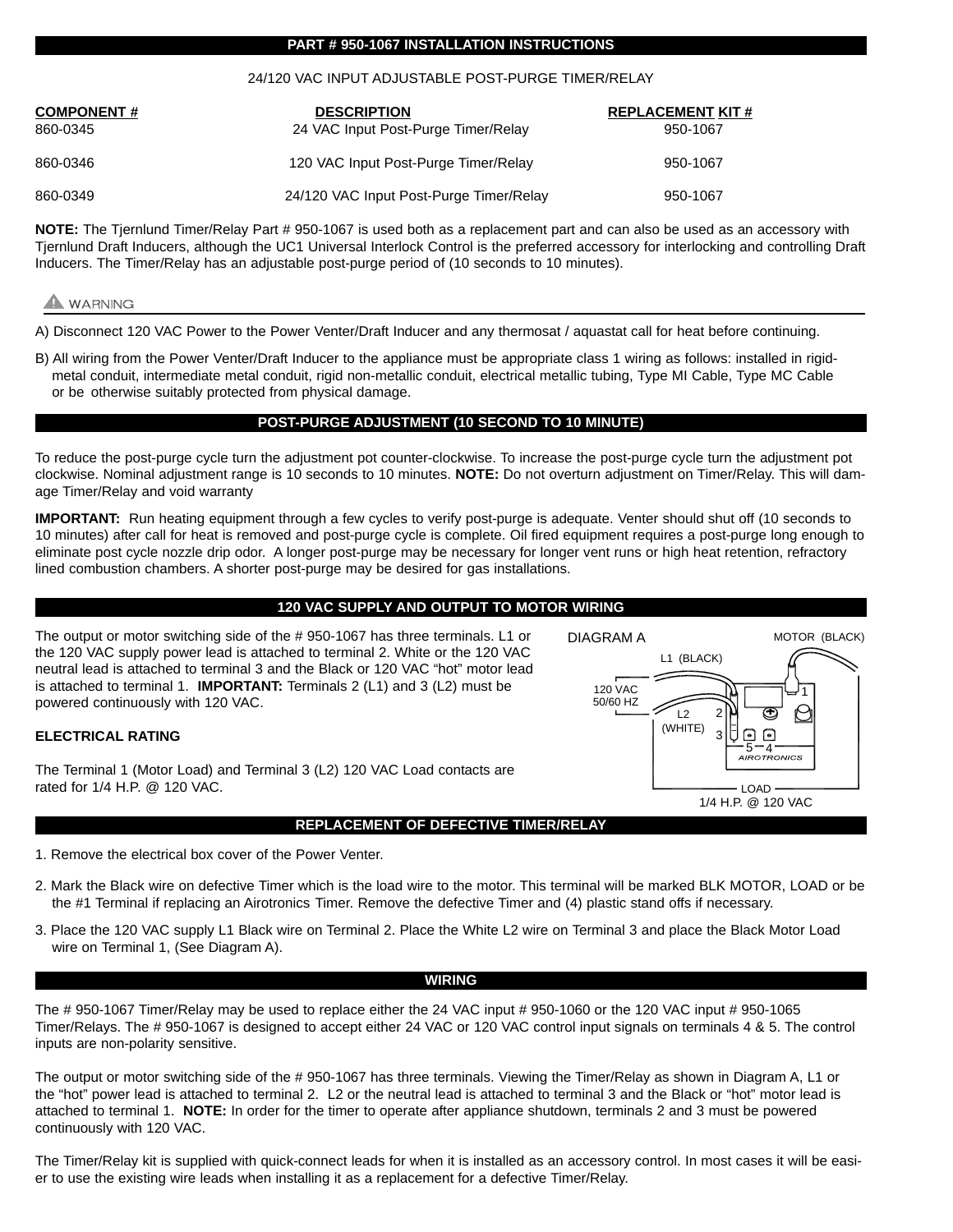#### **CONTROL INPUT WIRING**

|  | If you are replacing the Timer/Relay of a VP-2/VP-3 or WHK2 connect the<br>control input voltage as shown in Diagram B. | <b>DIAGRAM B</b> | <b>CONTROL INPUT</b><br><b>YELLOW</b><br><b>BLUE</b><br>3<br><b>AIROTRONICS</b> |
|--|-------------------------------------------------------------------------------------------------------------------------|------------------|---------------------------------------------------------------------------------|
|--|-------------------------------------------------------------------------------------------------------------------------|------------------|---------------------------------------------------------------------------------|





| If you are adding the Timer/Relay to an existing Draft Inducer/Power Venter,<br>connect the 24 or 120 VAC control input voltage as shown in diagram E. | <b>DIAGRAM E</b><br><b>CONTROL INPUT</b><br><b>FROM APPLIANCE</b> |
|--------------------------------------------------------------------------------------------------------------------------------------------------------|-------------------------------------------------------------------|
| <b>NOTE:</b> The UC1 Universal Interlock Control is the preferred accessory for<br>interlocking and controlling Draft Inducers & Power Venters.        | <i>AIROTRONICS</i>                                                |

**IMPORTANT:** Run heating equipment through a few cycles to verify post-purge is adequate. Venter should shut off (10 seconds to 10 minutes) after call for heat is removed and post-purge cycle is complete. Oil fired equipment requires a post-purge long enough to eliminate post cycle nozzle drip odor. A longer post-purge may be necessary for longer vent runs or high heat retention, refractory lined combustion chambers. A shorter post-purge may be desired for gas installations.